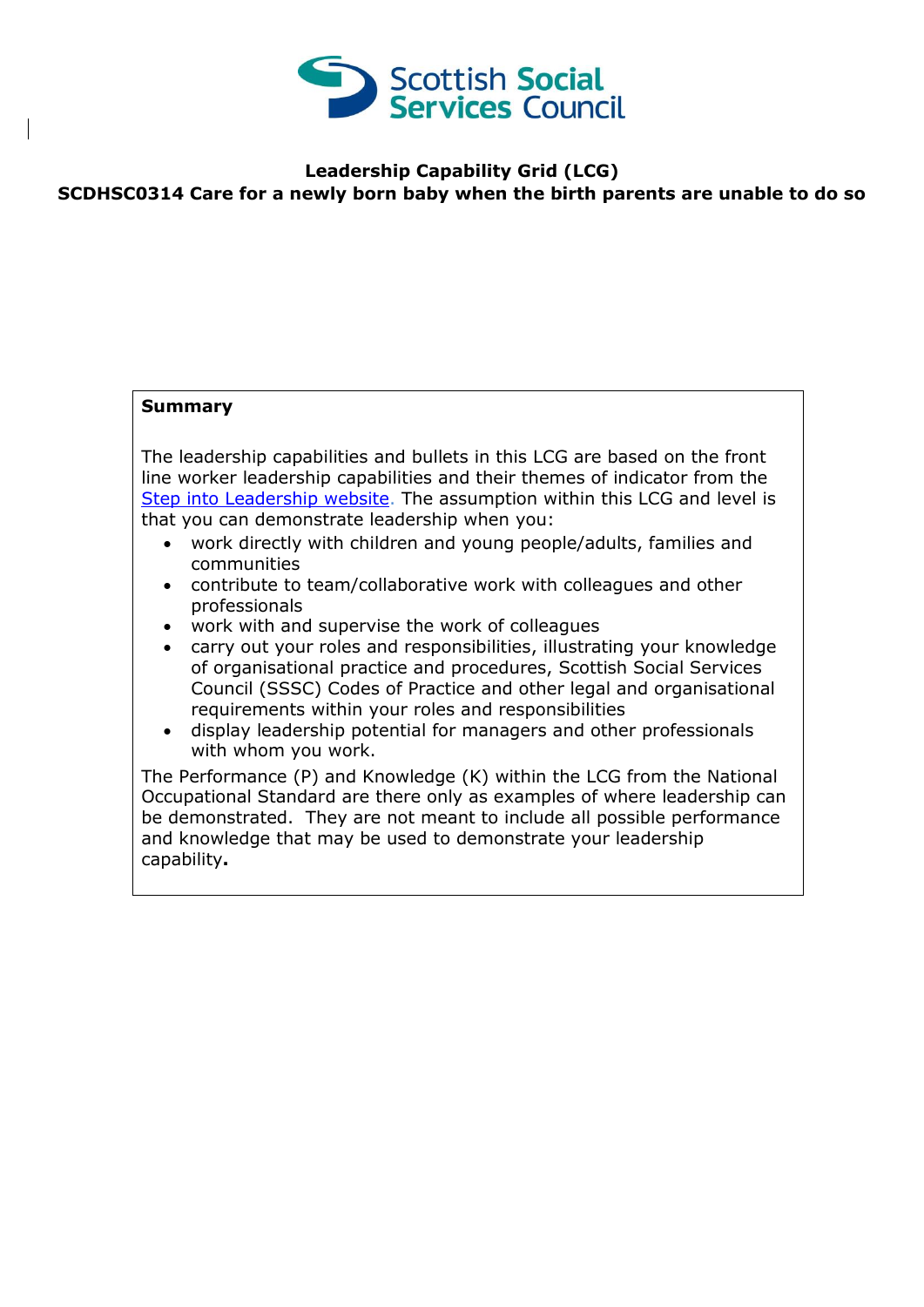

## **Leadership Capability Grid (LCG) SCDHSC0314 Care for a newly born baby when the birth parents are unable to do so**

| Leadership<br>capabilities         | When caring for a newly born baby when the birth parents are<br>unable to do so you can demonstrate leadership capabilities by:                                                                                                                                                                                                                                                                                                                                                                                                                                                                                                                                                                                                                                                                                                               |
|------------------------------------|-----------------------------------------------------------------------------------------------------------------------------------------------------------------------------------------------------------------------------------------------------------------------------------------------------------------------------------------------------------------------------------------------------------------------------------------------------------------------------------------------------------------------------------------------------------------------------------------------------------------------------------------------------------------------------------------------------------------------------------------------------------------------------------------------------------------------------------------------|
| <b>Vision</b>                      | Providing a vision for those with whom you work and your organisation when<br>you:<br>• See how best to make a difference when providing active support ( $P_5$ , 8-<br>12, 18-20; K1, 7, 15, 26, 29-42)<br>• Communicate and promote ownership of the vision when working with<br>children and young people (P5, 8-12, 18-20; K1, 7, 15, 26, 29-42),<br>seeking extra support $(K11)$ , working with others (P17-18) and when<br>recording and reporting ( $P_6$ , 15-16, 23-24)<br>• Promote social service values through active participation and<br>personalisation (P5, 8-12, 18-20; K1, 7, 15, 26, 29-42) and when<br>working others $(P17-18)$<br>• See the bigger picture when demonstrating knowledge and practice of<br>organisational, local and national policies and procedures (P6, 14-16, 23-<br>24; K1-2, 4-6, 17-18, 23-26) |
| Self-<br>leadership                | Displaying self-leadership when you:<br>• Demonstrate and adapt leadership when caring for a newly born baby<br>when the birth parents are unable to do so ( $P$ 5, 8-12, 17-20; K1, 7, 15-<br>16, 26, 29-42)<br>Improve own leadership by seeking advice $(K11)$ and self-reflection $(K16)$ ,<br>26)<br>• Take intelligent risks when caring for a newly born baby when the birth<br>parents are unable to do so (P1-5, 7, 13-14, 17-19, 21-22; K7, 9-10,<br>31,35,37)<br>• Demonstrate and promote resilience (P5, 8-12, 17-20; K10, 22, 26, 29-<br>42)<br>• Challenge discrimination and oppression $(K1, 21)$                                                                                                                                                                                                                            |
| <b>Motivating</b><br>and inspiring | Motivating and inspiring others when you:<br>• Inspire people by personal example (P5, 8-12, 17-20; K8-11, 26, 29-42)<br>Recognise and value the contribution of others (P5, 8-12, 17-20; K4-5,<br>11, 43)<br>Support the creation of a learning and performance culture (K8-11, 16)                                                                                                                                                                                                                                                                                                                                                                                                                                                                                                                                                          |
| <b>Empowering</b>                  | Empowering people when you:<br>Enable leadership at all levels (P5, 8-12, 17-20; K4-5, 8-11, 26, 29-42)<br>Support the creation of a knowledge and management culture ( $K8-11,16$ )<br>Promote professional autonomy (K8-11,16,26, 29-42)<br>Involve people in development and improvement (K8-11, 26, 29-42)                                                                                                                                                                                                                                                                                                                                                                                                                                                                                                                                |
| <b>Collaborating</b><br>and        | Collaborating and influencing when you:<br>Promote partnership working (P5, 8-12, 17-20; K8-11, 26, 29-43)<br>$\bullet$                                                                                                                                                                                                                                                                                                                                                                                                                                                                                                                                                                                                                                                                                                                       |